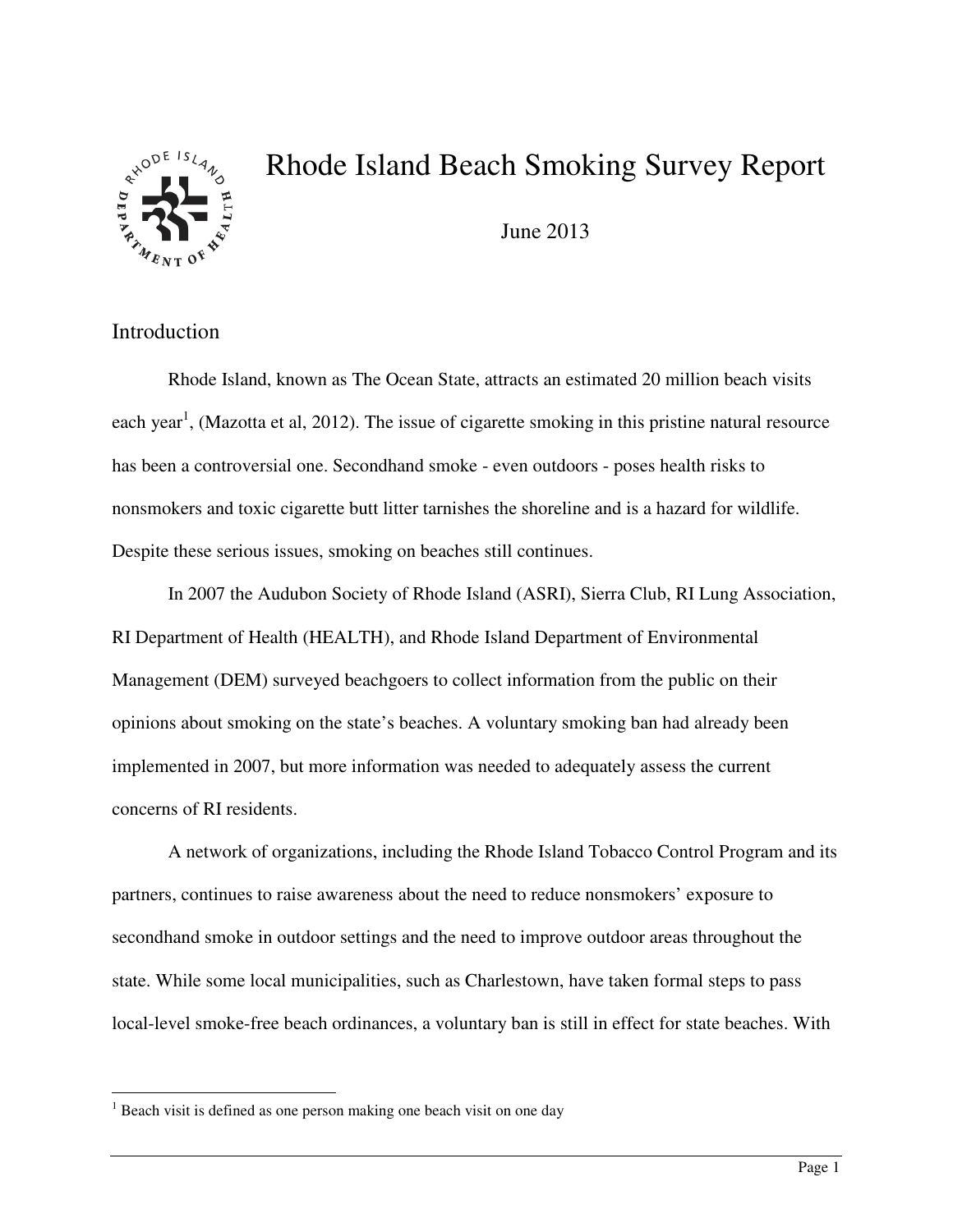the purpose of informing future educational initiatives, the Tobacco Control Program reimplemented the 2007 survey to assess beachgoers' opinions about smoking on beaches in 2012. Methods

In late August and Early September of 2012 TCP staff administered the surveys to 131 respondents at six Rhode Island state beaches including Fort Adams State Park, Goddard Memorial State Park Beach, Lincoln Woods State Park, Misquamicut State Beach, Pulaski Park Beach, and Scarborough State Beach. The 2012 Rhode Island Beach Smoking Survey included nine questions such as "How bothered are you when you are exposed to cigarette smoke on the beach? How bothered are you when you see cigarette litter? Have you ever been burned by stepping on a cigarette on the beach?" Respondents chose from standardized response options. The complete survey is provided in Appendix A.

To collect beachgoers opinions, staff followed the same method used to administer the 2007 survey. Respondents had to be at least 18 years of age and a Rhode Island resident. On highly populated beaches, the survey administrators walked a straight line down the beach, counting approximately 25 steps, and then asked the closest beachgoer if s/he would be willing to take a brief survey about smoking on Rhode Island state beaches. The survey administrator read each question and response options out loud and recorded the respondent's response. One adjustment was made to the 2012 method of selecting respondents for days when the beaches were less populated. In such cases interviewers surveyed every individual that was willing to participate.

## Findings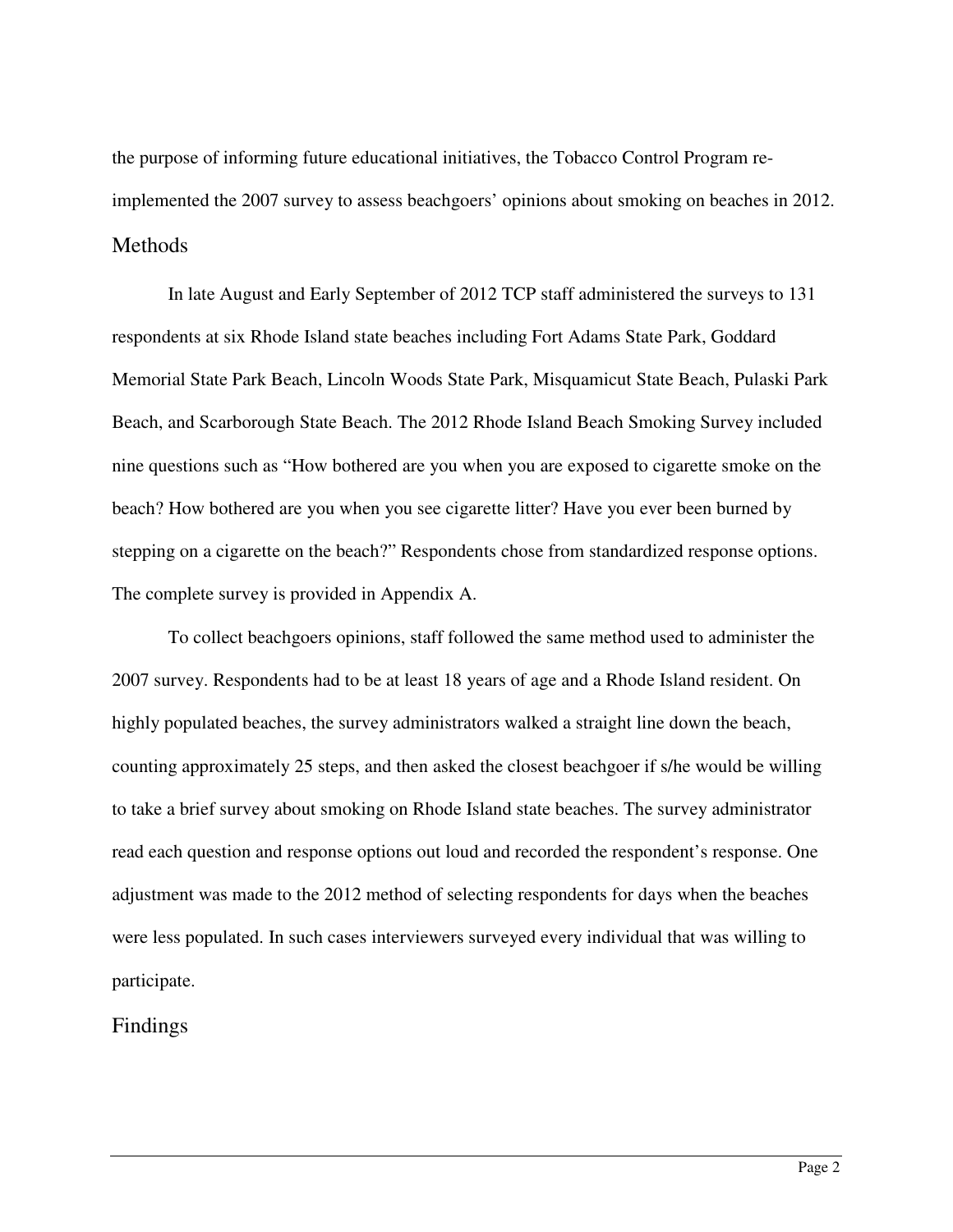One hundred thirty one individuals were surveyed of whom 60% were female, and 40% were male. The majority of interviewees were over the age of thirty-five; Thirteen percent were 18-24, 13% were 25-34, 40% were 35-54, and 34% were 55 and older. Sixty-six percent of individuals either seldom or never have children with them at the beach compared to 34% who always or often have children with them at the beach.

 A full 72% of beachgoers were bothered (a lot or some) by cigarette smoke on the beach. A full 90% of respondents were bothered (a lot or some) by seeing cigarette litter on the beach. 83% of respondents were in favor of some kind of smoking restriction on state beaches. Forty seven percent of those surveyed wanted smoking to be allowed in designated areas, while 36% wanted a 100% ban on smoking on beaches, with no designated smoking area.

More than three quarters (77%) of individuals surveyed said they had knowledge about the harm cigarette filters pose to young children, birds and sea creatures. Nearly one in five (19%) of respondents stated they were not very aware of this issue. Sixty one percent(61%) of respondents said that they have knowledge about the amount of time it takes for cigarette filters to degrade. Of the individuals who identified as smokers, 93% stated that they manage their cigarette litter by taking the remains with them. Eight percent (8%) of respondents reported having been burned by stepping on a lit cigarette on the beach.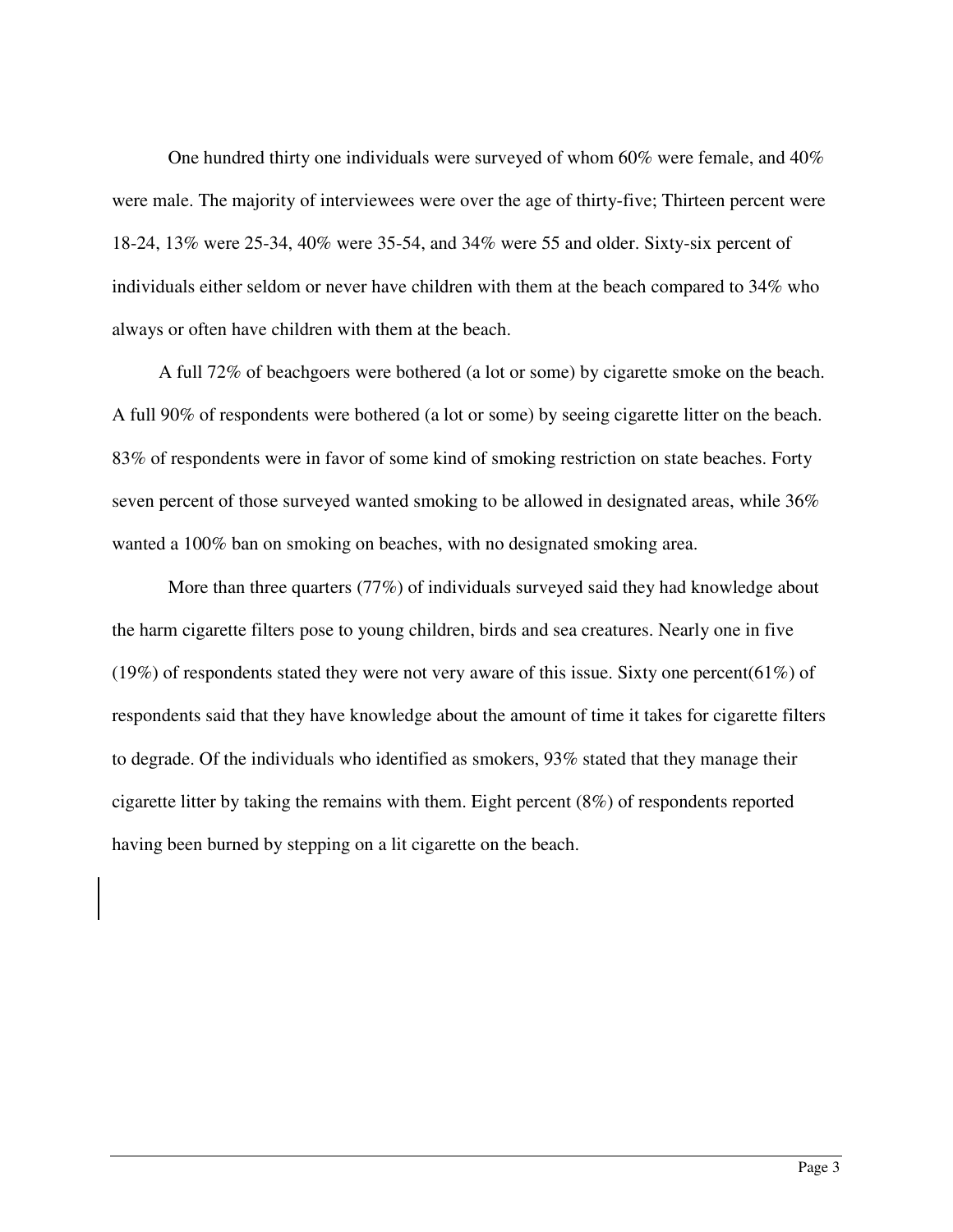|  |  | Table 1. Key Findings from Beach Smoking Survey |  |
|--|--|-------------------------------------------------|--|
|  |  |                                                 |  |

|                                                                                          | 2007      | 2012      |
|------------------------------------------------------------------------------------------|-----------|-----------|
|                                                                                          | $(N=220)$ | $(N=131)$ |
| Respondents who are bothered some or a lot by exposure to <b>cigarette smoke</b>         |           |           |
| on the beach                                                                             | 67%       | 72%       |
| Respondents who are bothered some or a lot by cigarette litter on the beach              |           |           |
| bothered some or a lot by cigarette litter on the beach                                  | 92%       | 89%       |
| Respondents who have been burned by stepping on a cigarette on the beach                 | 9%        | 8%        |
| Of those who smoke, respondents who manage their own cigarette litter on the             |           |           |
| beach by taking the cigarette remains with them                                          |           |           |
| $*$ (number of smokers = 30)                                                             | 88%       | 93%       |
| Respondents who are in favor of restricting smoking on RI state beaches to a             |           |           |
| designated smoking area                                                                  | 52%       | 45%       |
| in favor of <i>prohibiting</i> smoking on RI state beaches                               | 33%       | 38%       |
| in favor of some kind of smoking restriction on state beaches                            | 85%       | 83%       |
| Respondents who were <i>somewhat or very</i> aware that cigarette filters can be         |           |           |
| ingested by young children, birds, and sea creatures                                     | 77%       | 77%       |
| Respondents who were <i>somewhat</i> or <i>very</i> aware that it can take decades for a |           |           |
| cigarette butt to degrade                                                                | 73%       | 61%       |
| Respondents who often or always have children with them at the beach                     | 57%       | 37%       |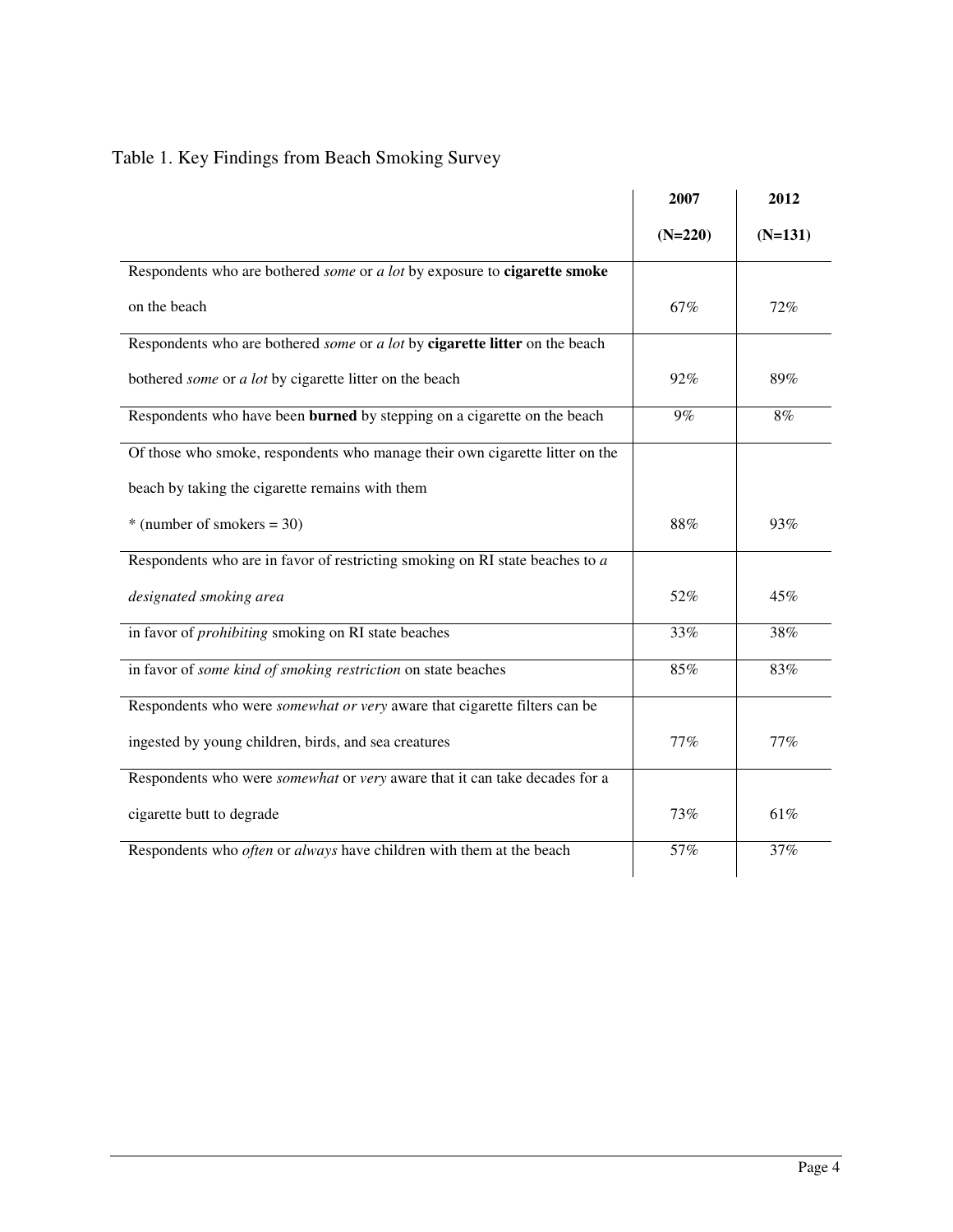#### **Conclusions**

 Conducting the 2012 Rhode Island Beach Smoking Survey five years after its 2007 implementation allowed us to capture many similar patterns in terms of reported behaviors and attitudes of RI beachgoers related to smoking on state beaches. Over the last five-years, support toward some kind of smoking restriction on state beaches has remained high. In both years the survey was implemented, respondents were more highly in favor of restricting smoking on beaches with a designated smoking area compared to a complete ban on smoking. Beachgoers continue to be bothered by the sight of cigarette litter on beaches. Each year a similar percentage of beachgoers reported having been burned by stepping on a lit cigarette on the beach. This shows a continued public concern regarding exposure to second hand smoke on beaches and proper disposal of cigarette waste on the beach, and underscores the public's awareness of the real harm that comes from smoking on beaches.

 As with all survey research, there are limitations to the data. First, while we attempted to replicate the methods used in 2007, the sample size of the 2012 study is smaller. Two hundred twenty residents were surveyed in 2007 and 131 in 2012. Second, results from the question regarding cleaning up cigarette butt litter should be interpreted with caution. It is likely that respondents underreported their personal behavior of leaving cigarette litter on the beach given the general expectation that society expects us to refrain from littering. Direct observation of cigarette butt cleanup behavior would likely be a better indicator of smokers' actual litter management habits. Finally, as with all intercept-type surveys, the sample is a convenience sample, so it is not possible to say whether the opinions expressed by the respondents are representative of the population of Rhode Islanders who visit RI state beaches.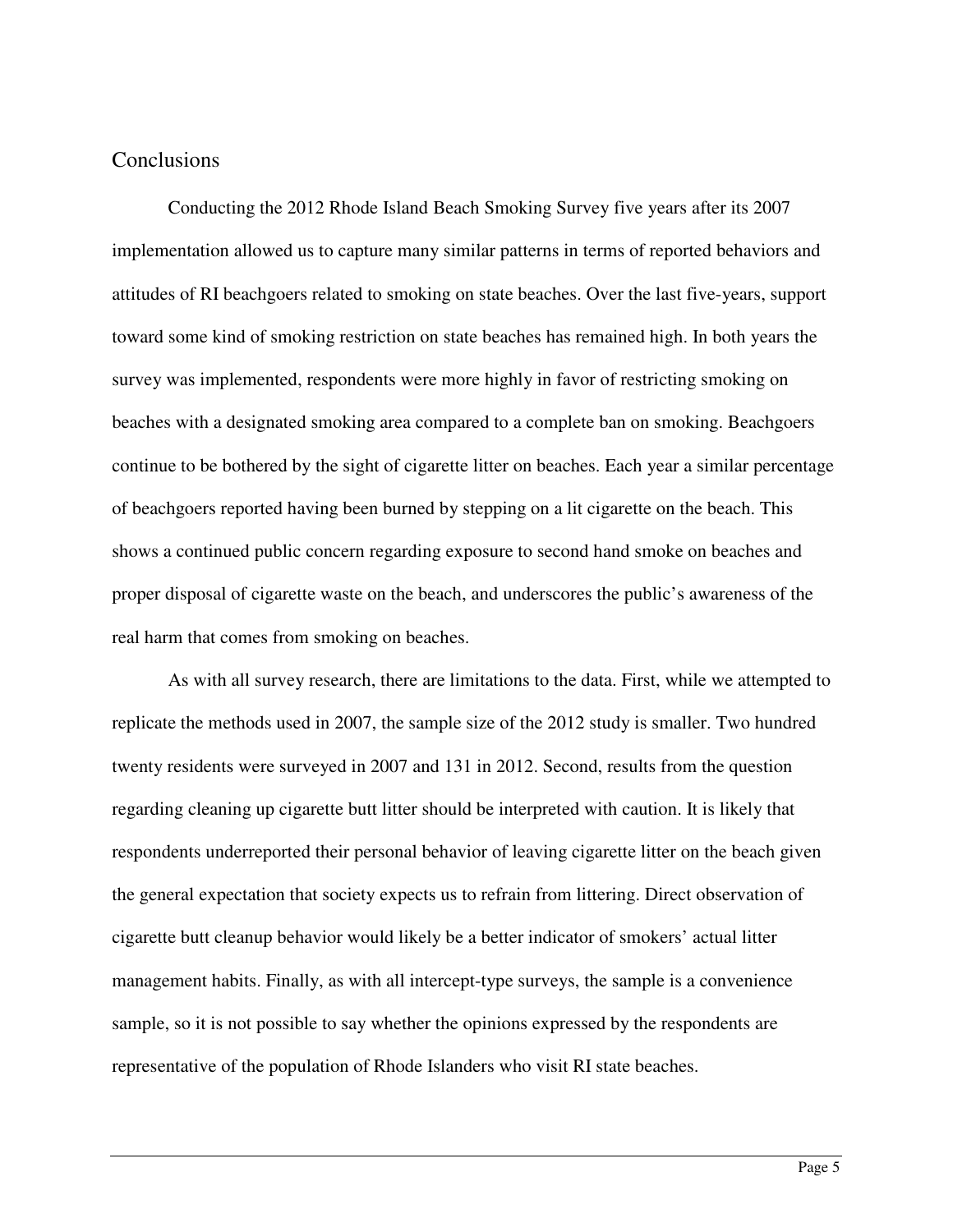# Next Steps: Continuing to educate the public about smoke-free beaches and other outdoor spaces such as parks and recreation areas

Currently, in a joint agreement between the Rhode Island Department of Health and the Rhode Island Department of Environmental Management, the State of Rhode Island has a voluntary policy banning smoking on state-run beaches and in state parks. The results from the survey provide valuable information for environmentalists, public health advocates, decision makers, and communities which support the banning of smoking on beaches. Beachgoers want to protect themselves and their families from the dangers associated with cigarette smoking on beaches. Environmentalists and health advocates agree that cigarette litter is harmful to children, adults, and animals. Communities may decide to use the data contained in this report to support local-level ordinances officially banning smoking on their community's beaches. As of June, 2013, the community of Charlestown has taken such a step and officially prohibits smoking on its community parks, beaches, and recreation areas. Other communities have also recently passed local ordinances protecting children and families from second hand smoke by banning smoking in parks and in recreational areas, as seen by such ordinances in the cities of Central Falls (October, 2012) and Woonsocket (May, 2013).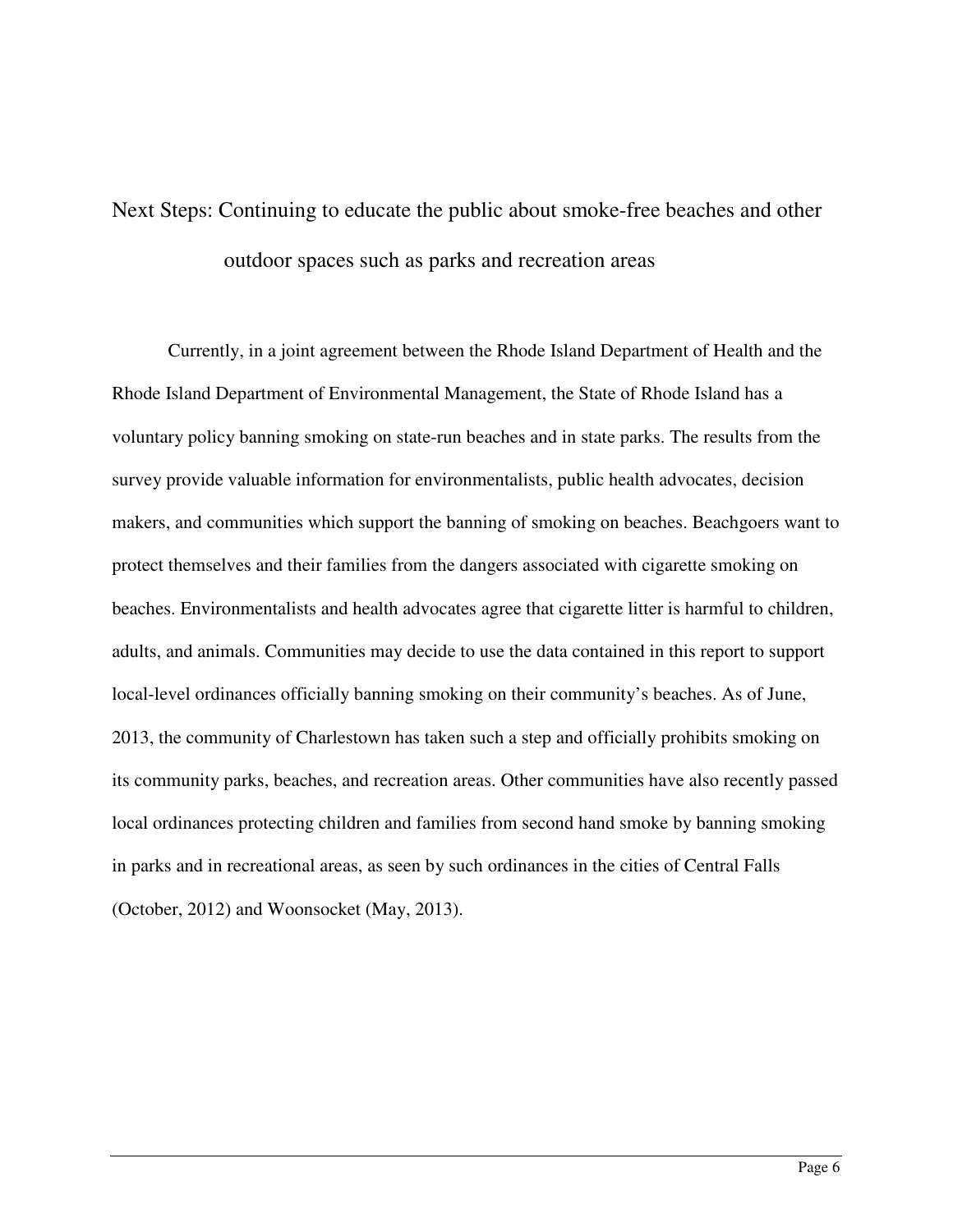References:

- Marks, E. & Lewis, J. (2007). Rhode Island beach smoking: Report. Smithfield, RI: Audubon Society of Rhode Island.
- Mazzotta, M., Latimer, J., Zhukavets, M. (2012). A fact sheet on the importance of Rhode Island beaches. Retrieved on November 1, 2012 from http://www.watershedcounts.org/documents/RI\_Beaches\_Fact\_Sheet\_051412.pdf

## Acknowledgements

This brief was prepared by Alexandra Camara, TCP Intern, Erica Collins, MS, TCP Media Coordinator, and Cynthia Roberts, PhD, TCP Program Evaluator. We would like to thank the Audubon Society of Rhode Island (ASRI), Sierra Club, RI Lung Association, RI Department of Health (HEALTH) and Rhode Island Department of Environmental Management (DEM) for the efforts put in to producing the 2007 survey and report. To obtain the Rhode Island Beach Smoking Survey Report prepared by Eugenia Marks and July Lewis of the Audubon Society of Rhode Island, or for any further questions or comments about the 2013 report, please contact Ms. Erica Collins at 401-222-7653.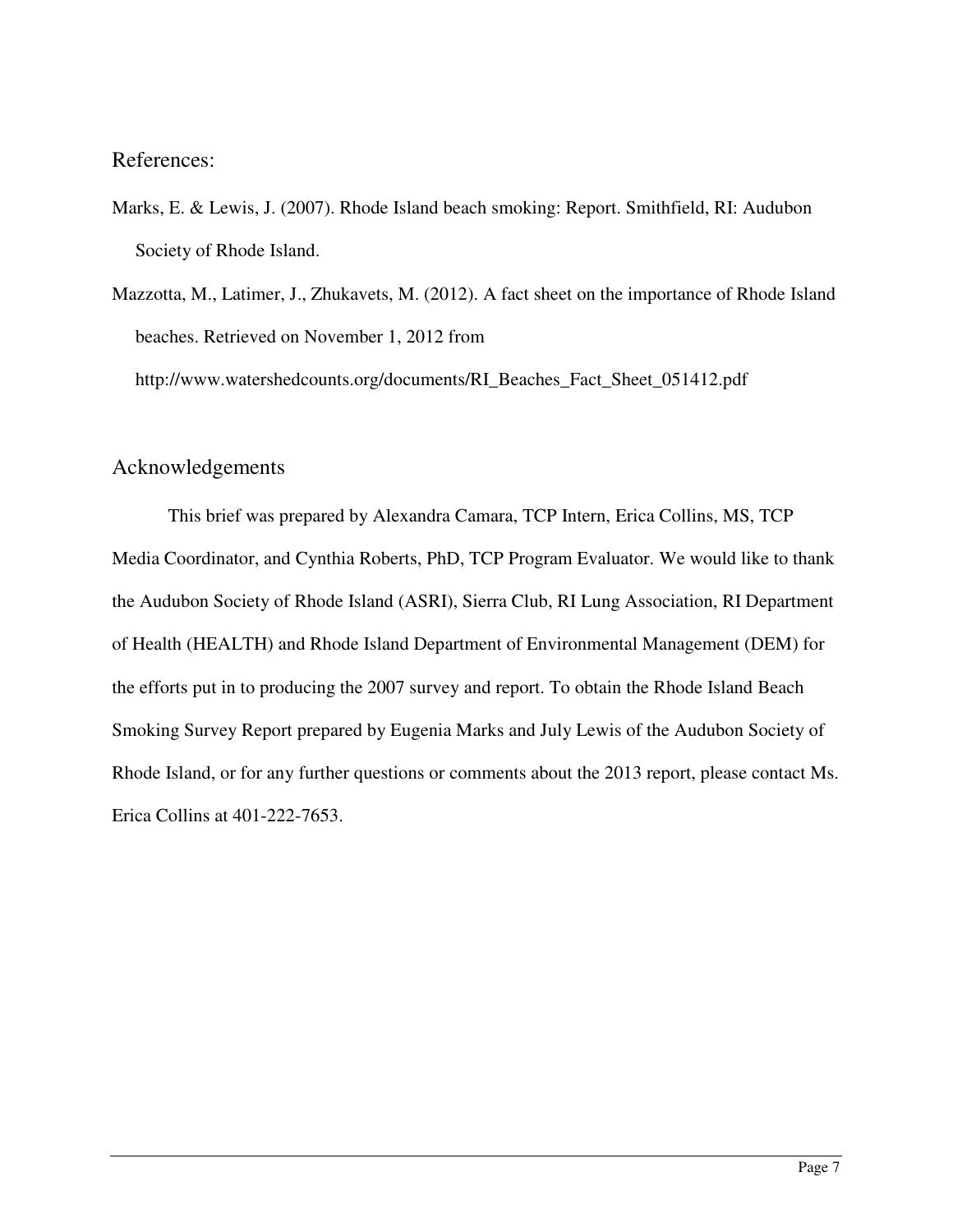# **Appendix A: Survey Form**

|                                                                                                                                                                                                                                | Gender of Interviewee<br>$M \tF$ |
|--------------------------------------------------------------------------------------------------------------------------------------------------------------------------------------------------------------------------------|----------------------------------|
| Beach Location: New York Contract to the Contract of the Contract of the Contract of the Contract of the Contract of the Contract of the Contract of the Contract of the Contract of the Contract of the Contract of the Contr |                                  |
| 1. How bothered are you when you are exposed to cigarette smoke on the beach?<br>_A lot _Some _Only a little _Not at all _Don't know [_Refused]                                                                                |                                  |
| 2. How bothered are you when you see cigarette litter on the beach?<br>_A lot _Some _Only a little _Not at all _Don't know [_Refused]                                                                                          |                                  |
| 3. Have you ever been burned by stepping on a cigarette on the beach?<br>$Yes$ No $Don't know$ [Refused]                                                                                                                       |                                  |
| 4. If you smoke, do you manage your cigarette litter, taking the remains with you?<br>$Yes$ No $I don't$ smoke $Don't$ know $I$ Refused                                                                                        |                                  |
| 5. Should smoking on RI state beaches be:<br>_Allowed without restriction _Permitted only in designated areas<br>Not be allowed at all _Don't know [Refused]                                                                   |                                  |
| 6. Is your age between:<br>$-18-24$ $-25-34$ $-35-44$ $-45-54$ $-55-64$ $65+?$<br>Don't know [_Refused]                                                                                                                        |                                  |
| 7. How aware are you that cigarette filters can be ingested by young<br>children, birds, and sea creatures, which can cause sickness and even death?                                                                           |                                  |
| Very aware _____Somewhat aware _________Not very aware [_______Refused]                                                                                                                                                        |                                  |
| 8. How aware are you that cigarette filters can take decades to degrade?                                                                                                                                                       |                                  |
| __Very aware ___Somewhat aware ___Not very aware [ __Refused]                                                                                                                                                                  |                                  |
| 9. How often do you have children with you at the beach?                                                                                                                                                                       |                                  |

\_\_\_Always \_\_\_Often \_\_\_Seldom \_\_\_Never